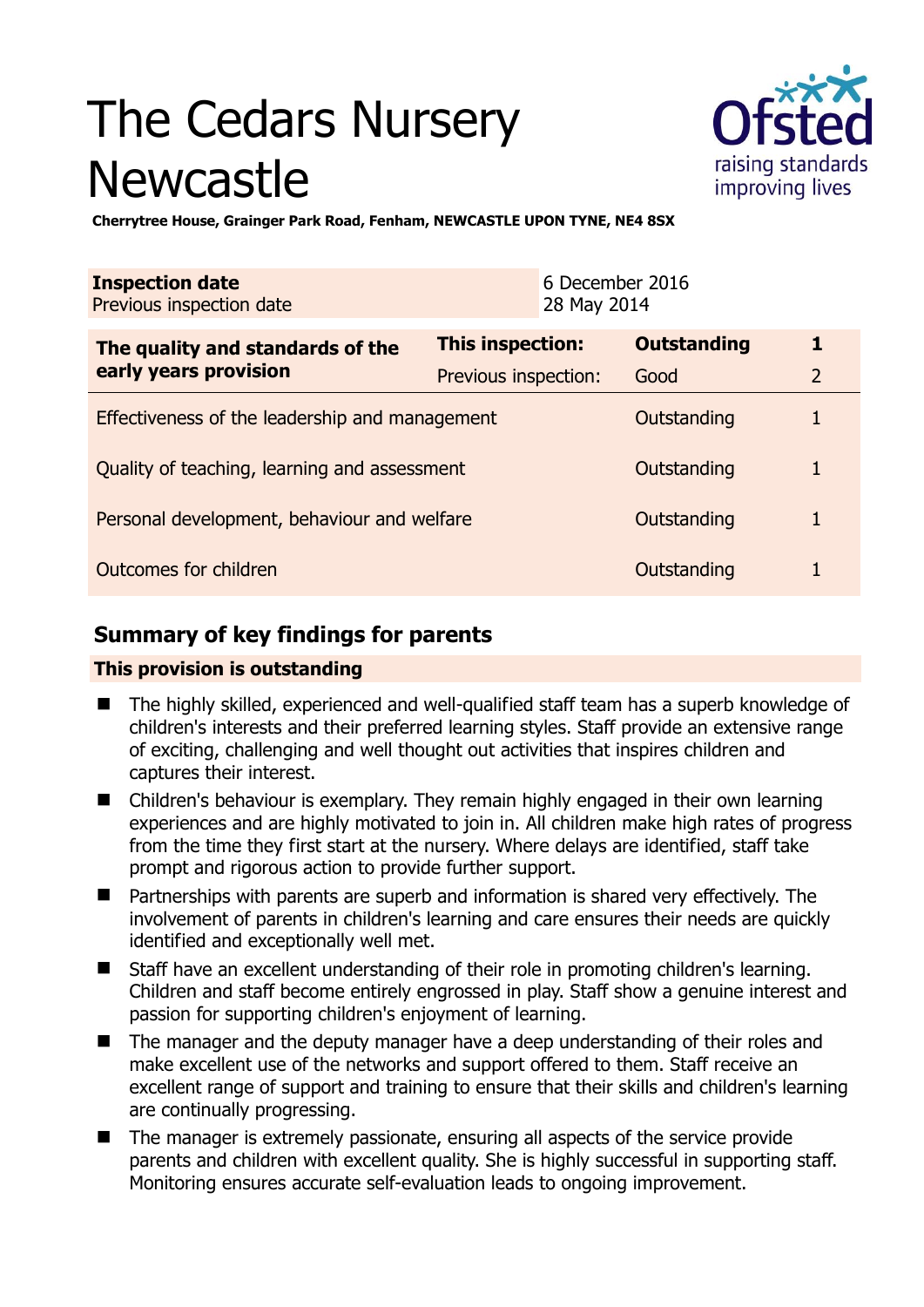## **What the setting needs to do to improve further**

### **To further improve the quality of the early years provision the provider should:**

 $\blacksquare$  build on the excellent relationships with parents to involve them further in the planned development of the nursery.

### **Inspection activities**

- The inspector observed the quality of teaching during activities indoors and outdoors and assessed the impact this has on children's learning.
- The inspector completed a joint observation with the manager.
- The inspector held a meeting with the manager and the provider. She looked at relevant documentation, such as the self-evaluation and evidence of the suitability of staff working in the nursery.
- The inspector spoke to some parents during the inspection and took account of their views.

#### **Inspector**

Eileen Grimes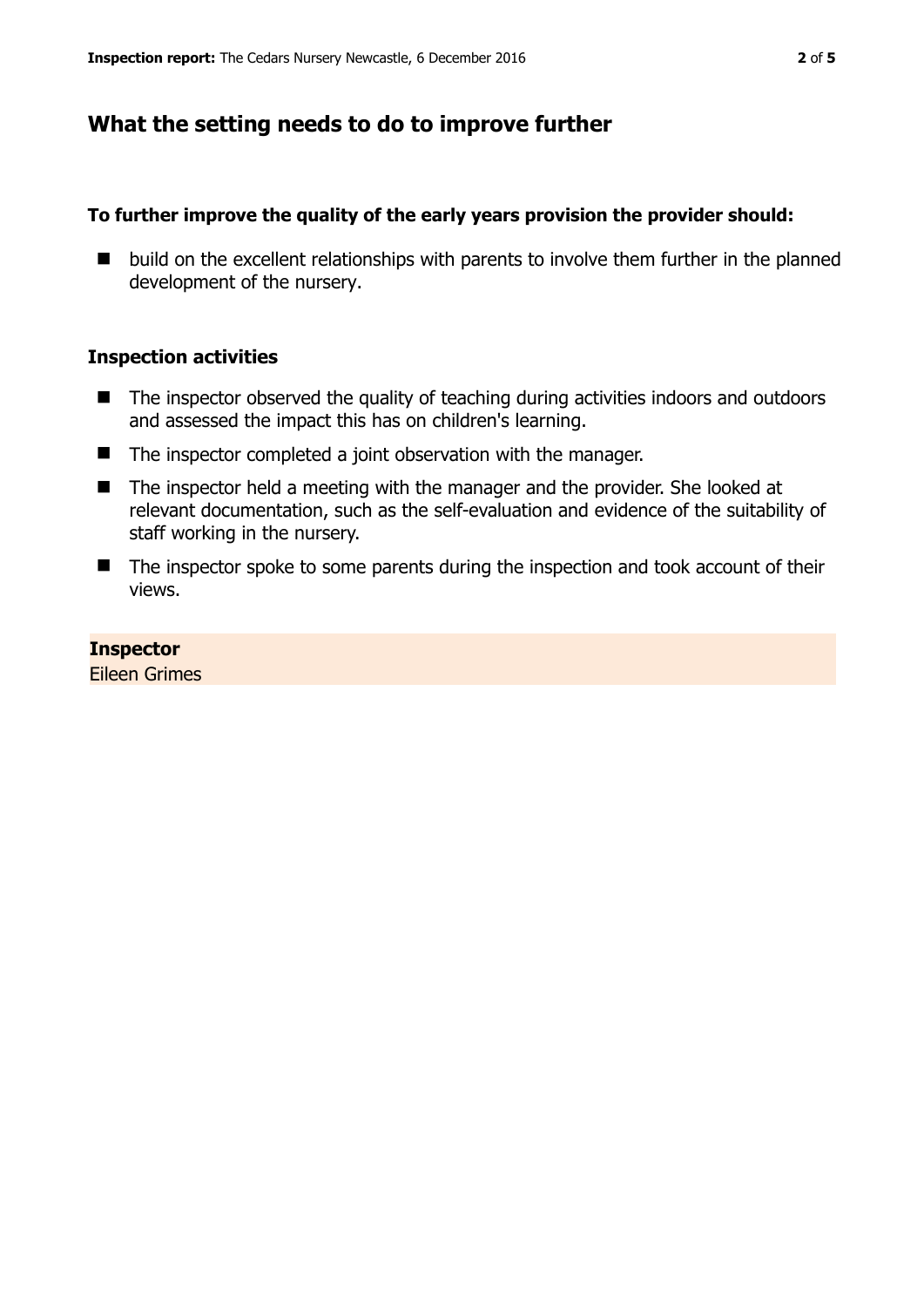## **Inspection findings**

## **Effectiveness of the leadership and management is outstanding**

The arrangements for safeguarding are effective. The manager and staff show a very firm commitment to ensuring that children's safety is prioritised at all times. Staff have an excellent understanding of the setting's policies and their individual responsibilities to safeguard children. Leadership of the setting is exceptional. The manager, the deputy manager and staff work effectively together as a team to create a welcoming, family atmosphere for children. They very effectively track children's ongoing progress and promptly identify and address any gaps in their learning. For example, staff record observations and assessments on the highly effective electronic tracking system. The manager and the deputy manager rigorously monitor the quality of teaching and children's progress to ensure that all aspects are outstanding. Very accurate self-evaluation has already identified the importance of continuing to build partnerships with parents. The manager is now considering the introduction of a parents' forum to enable them to be more involved in nursery life.

## **Quality of teaching, learning and assessment is outstanding**

Staff effectively use their excellent teaching skills and extensive early years knowledge to create inspiring learning opportunities. Activities are adapted to the individual needs of the children. Children have access to an exemplary outdoor provision. Staff are proactive in supporting outdoor play. They are highly successful in engaging children of all ages in inspirational activities, such as investigating the wind through the movement of the trees and making kites. Staff provide children with excellent opportunities to develop their curiosity and motivate them in their learning. Communication and language skills are promoted very skilfully. For example, older children talk freely at group time about how they feel and listen attentively to each other. Staff pride themselves on celebrating other cultures and diversity. Children who speak English as an additional language are fully supported and the excellent key-person system reinforces this.

## **Personal development, behaviour and welfare are outstanding**

Children enjoy regular access to the outdoor area. They develop their physical agility and enjoy climbing, running and jumping. They are extremely well supported in developing an understanding of how to keep themselves safe and healthy. Children take responsibility for dressing themselves and serving their own snack. An extremely strong key-person system is in place. Staff find out about children's personalities, play interests and ways in which they engage with others and the environment. They act as superb role models and encourage children with plenty of praise for good listening, being kind and taking turns. Children are extremely confident with each other and adults.

## **Outcomes for children are outstanding**

All children thrive in the stimulating and wholly inclusive environment. They make rapid progress from when they first start at the nursery. Children develop excellent independence, self-esteem and emotional well-being as they move freely, both inside and outside. They are very familiar with and extremely comfortable in their surroundings. Children are exceptionally well prepared for the next stage in their learning.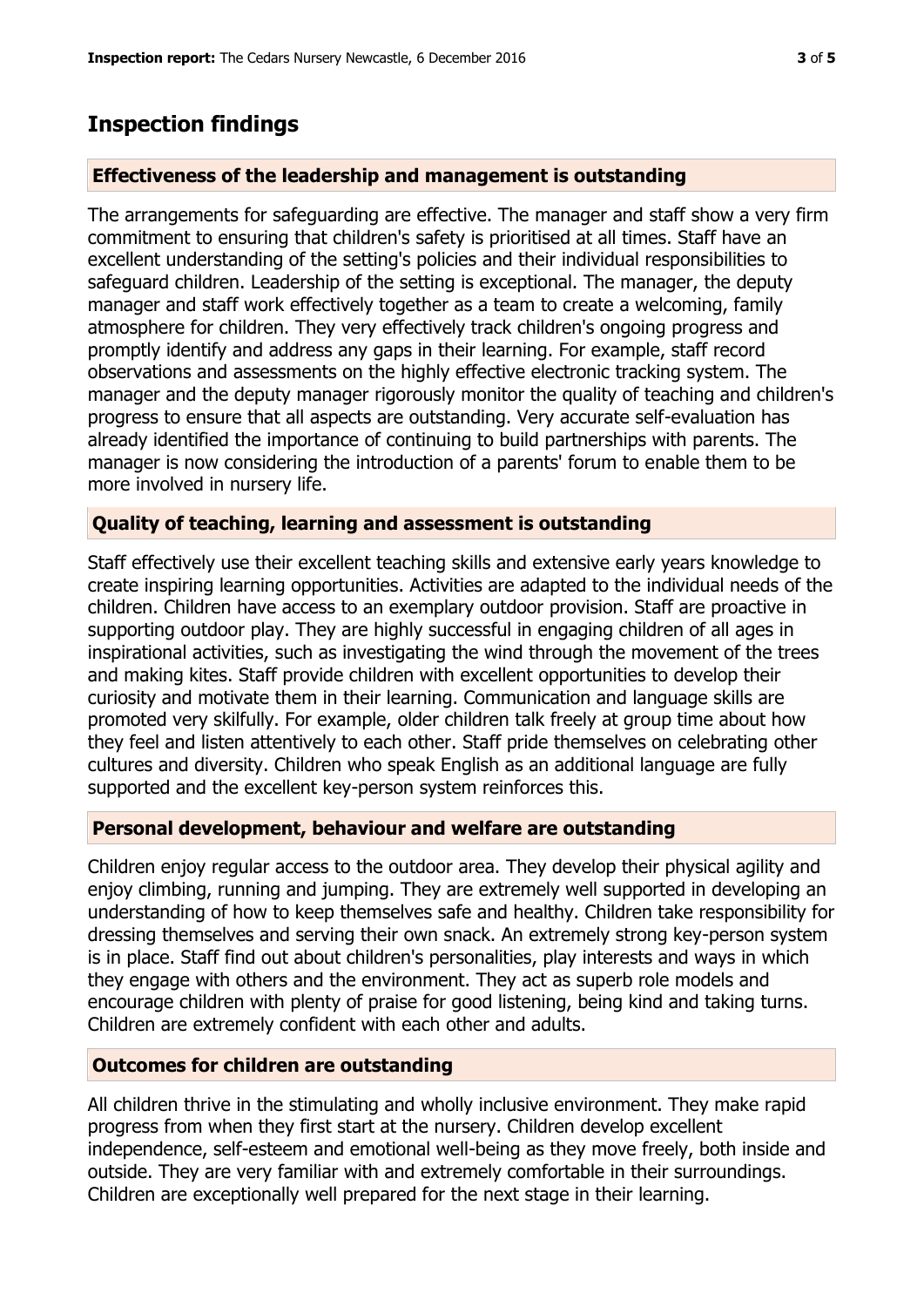## **Setting details**

| Unique reference number                             | EY218828                   |  |  |
|-----------------------------------------------------|----------------------------|--|--|
| <b>Local authority</b>                              | <b>Newcastle</b>           |  |  |
| <b>Inspection number</b>                            | 1060912                    |  |  |
| <b>Type of provision</b>                            | Full-time provision        |  |  |
| Day care type                                       | Childcare - Non-Domestic   |  |  |
| <b>Registers</b>                                    | Early Years Register       |  |  |
| <b>Age range of children</b>                        | $0 - 5$                    |  |  |
| <b>Total number of places</b>                       | 74                         |  |  |
| <b>Number of children on roll</b>                   | 88                         |  |  |
| <b>Name of registered person</b>                    | The Cedars Nursery Limited |  |  |
| <b>Registered person unique</b><br>reference number | RP902102                   |  |  |
| Date of previous inspection                         | 28 May 2014                |  |  |
| <b>Telephone number</b>                             | 0191 298 3333              |  |  |

The Cedars Nursery Newcastle was registered in 2002. The nursery employs 14 members of childcare staff. Of these, 13 hold appropriate early years qualifications at level 3 or above, including five with early years professional status or qualified teacher status. The nursery opens from Monday to Friday, all year round. Sessions are from 8am until 6pm. The nursery provides funded early education for two-, three- and four-year-old children.

This inspection was carried out by Ofsted under sections 49 and 50 of the Childcare Act 2006 on the quality and standards of provision that is registered on the Early Years Register. The registered person must ensure that this provision complies with the statutory framework for children's learning, development and care, known as the early years foundation stage.

Any complaints about the inspection or the report should be made following the procedures set out in the guidance 'Complaints procedure: raising concerns and making complaints about Ofsted', which is available from Ofsted's website: www.gov.uk/government/organisations/ofsted. If you would like Ofsted to send you a copy of the guidance, please telephone 0300 123 4234, or email enquiries@ofsted.gov.uk.